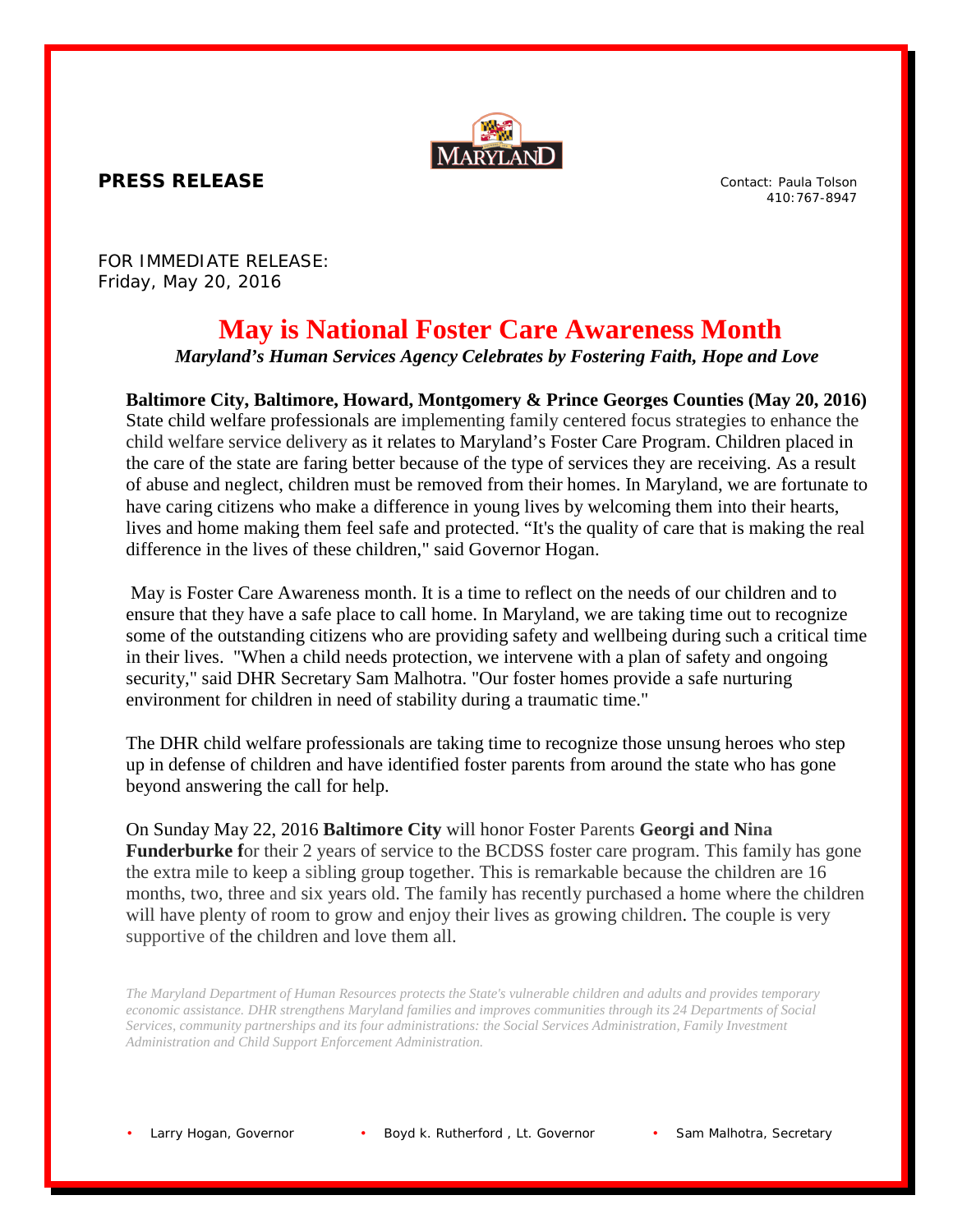**Baltimore City** will also recognize Foster Parents **Christopher Heacock and Karen Burks** For 2 years of Service. The family was able to take a Safe Haven baby when she entered care. The family was extremely supportive of taking on a newborn with no background information. They were able to adopt her on 2/17/16 and have been gracious enough to take on another child and again have accepted him into their hearts. If things go as planned their second child will become a permanent member of the family next year.

Also, in **Baltimore City**, **Emma & Kenneth Gaines** have been foster parents for over 11 years. They are always willing to accept children into their home. They have taken in many children over the years and continue to enhance their skills as foster parents to meet the needs of the children in a positive fashion. They attend various trainings and other related programs. They make sure the children keep in close contact with their families by transporting them to visits when necessary They are committed to doing what's in the best interest of the children.

In **Baltimore County**, **LaTasha and Maurice Minter** over the last two years have cared for a (now) 3 ½ year old girl with multiple issues. The child had bounced around due to her difficult behaviors, even at such a young age. The Minters have been working to address. Many of her issues and their ability to work with children with intense needs, the Minters have demonstrated compassion and respect toward the birth families of the children in their home. When the child left their home after almost 2 years, they continued to offer support to the birth mother. Mr. and Mrs. Minter capture the qualities that we hope for in foster parents, which is why we have nominated them as Foster Parents of the Year.

The **Howard County** DSS recognizes **Nicole "Nikki" Corba** for her dedication since July, 2008. Since that time, Ms. Corba has had several children (some teens) placed with her, including a sibling set of two boys. Her commitment to her foster children instilled hope by going above and beyond to provide a loving and stimulating environment for them. One of the most compelling reasons for the nomination is her unconditional love for a foster child that she had in her home from July, 2014 until January, 2016. The child entered foster care due to severe burns and was hospitalized for an extended period of time, Ms. Corba visited him every day in the hospital and learned how to take care of his burns. She actively pursued becoming his foster parent because she knew him from the school where she teaches and wanted him to be with someone that he already knew and trusted. In the final analysis, Ms. Corba provided invaluable love and instilled hope for a boy who had been through extreme trauma. She is a true hero.

The local department in **Montgomery County** will honor **Jennifer and Benjamin Milton** who have been licensed treatment foster parents for over 7 years specializing in the care of medically fragile infant and toddlers. They have provided numerous children in the foster care system with a safe and nurturing environment on a variety of basis including emergent, respite, and long term

*The Maryland Department of Human Resources protects the State's vulnerable children and adults and provides temporary economic assistance. DHR strengthens Maryland families and improves communities through its 24 Departments of Social Services, community partnerships and its four administrations: the Social Services Administration, Family Investment Administration and Child Support Enforcement Administration.*

Larry Hogan, Governor • Boyd k. Rutherford , Lt. Governor • Sam Malhotra, Secretary